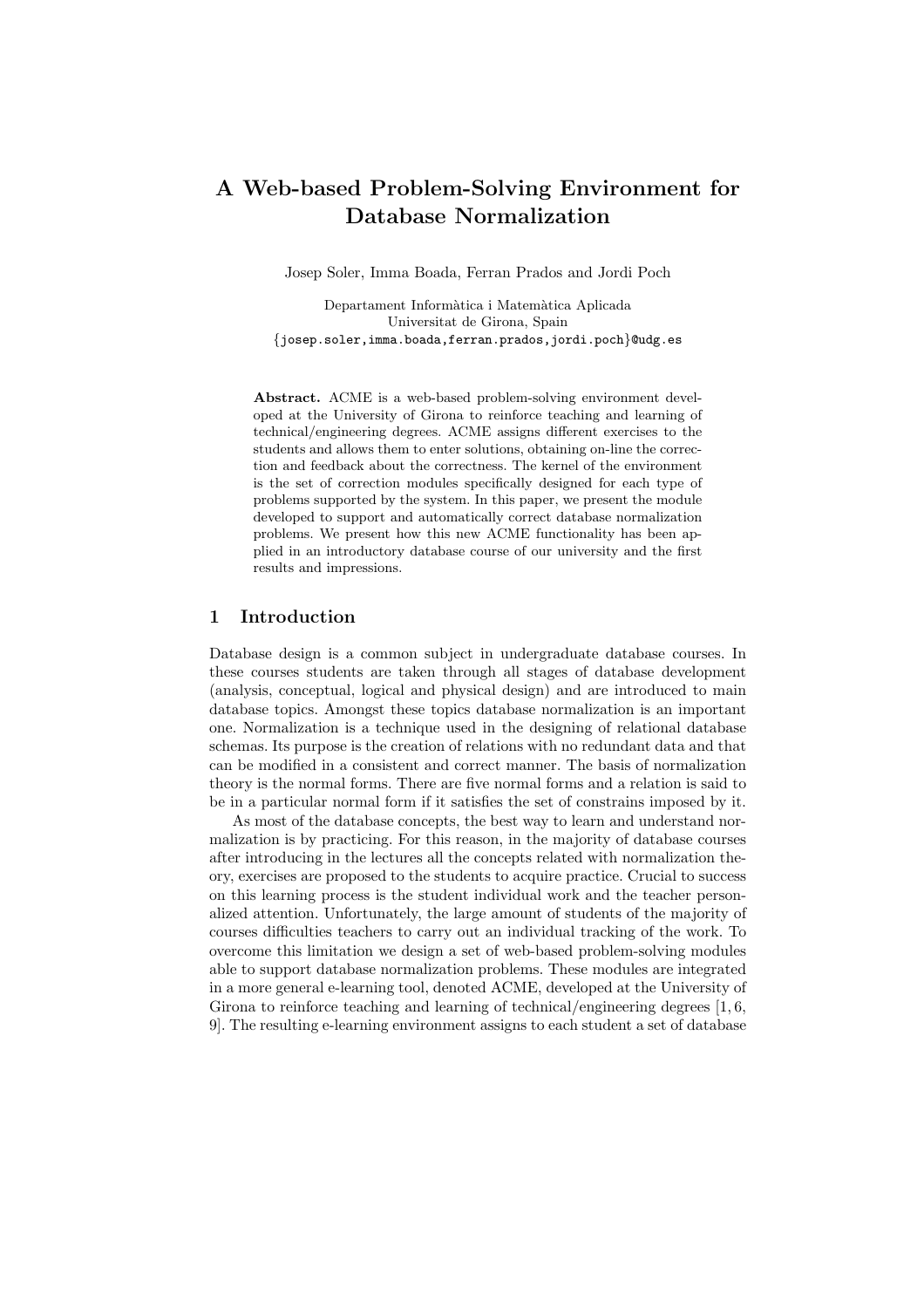normalization problems selected from a common repository. Each problem describes a database in terms of one or more relations with their attributes and the functional dependencies they have to satisfy. The student, following the problem constrains, has to design a normalized relational schema and enter it into the system through a user friendly interface. The correction tool corrects the design and shows detected errors giving advice of how to solve them. In case of a non-correct solution there is a chance to send a new design. These steps can be repeated as many times as required until the problem is solved satisfactorily. An important feature of the proposed environment is that all the student work is stored in the database of the system, providing teacher the information required to carry out continuous assessment and student tracking. Currently, such an environment is used in our university as a complement (blended e-learning) to traditional classroom database courses with very promising results.

The paper has been structured as follows. In Section 2 related work is presented. In Section 3 a general view of the problem-solving environment is given. The kernel of our system is described in Section 4. Experimental results are collected in Section 5. Finally, in Section 6 conclusions and future work are given.

# 2 Related Work

Most of existing tools for database normalization have not been conceived as web-based environments but as software applications that automate some step of the normalization process [2, 4]. To best of our knowledge there are very few web environments that support database normalization learning. Mitrovic [5] propose NORMIT a web-enabled tutor for database normalization where the student enters and selects a problem. Then, he goes through a number of steps to analyze the quality of the database following a fixed sequence of actions: determine the candidate keys, the closure of a set of attributes and prime attributes, simplify functional dependencies, etc., with an specific web page for each task. Student solutions are analyzed by the system receiving feedback. The environment is a question-answer based approach since student does not propose a solution, he answers if the displayed solution is correct or not. Fong et al. [3] present a methodology of using a set of human computer interface rules to develop a computer aided instruction for database normalization. The development of the normalization environment is presented as a case study.

# 3 A General View of the Developed Problem-Solving Environment

The web-based tool we propose has been conceived to reinforce teaching and learning on introductory database courses and also with the idea of going one step further giving support to the teacher. On the one hand, our system has to support database normalization exercises and, on the other hand, it has to provide teachers with a continuous assessment tool and all the facilities required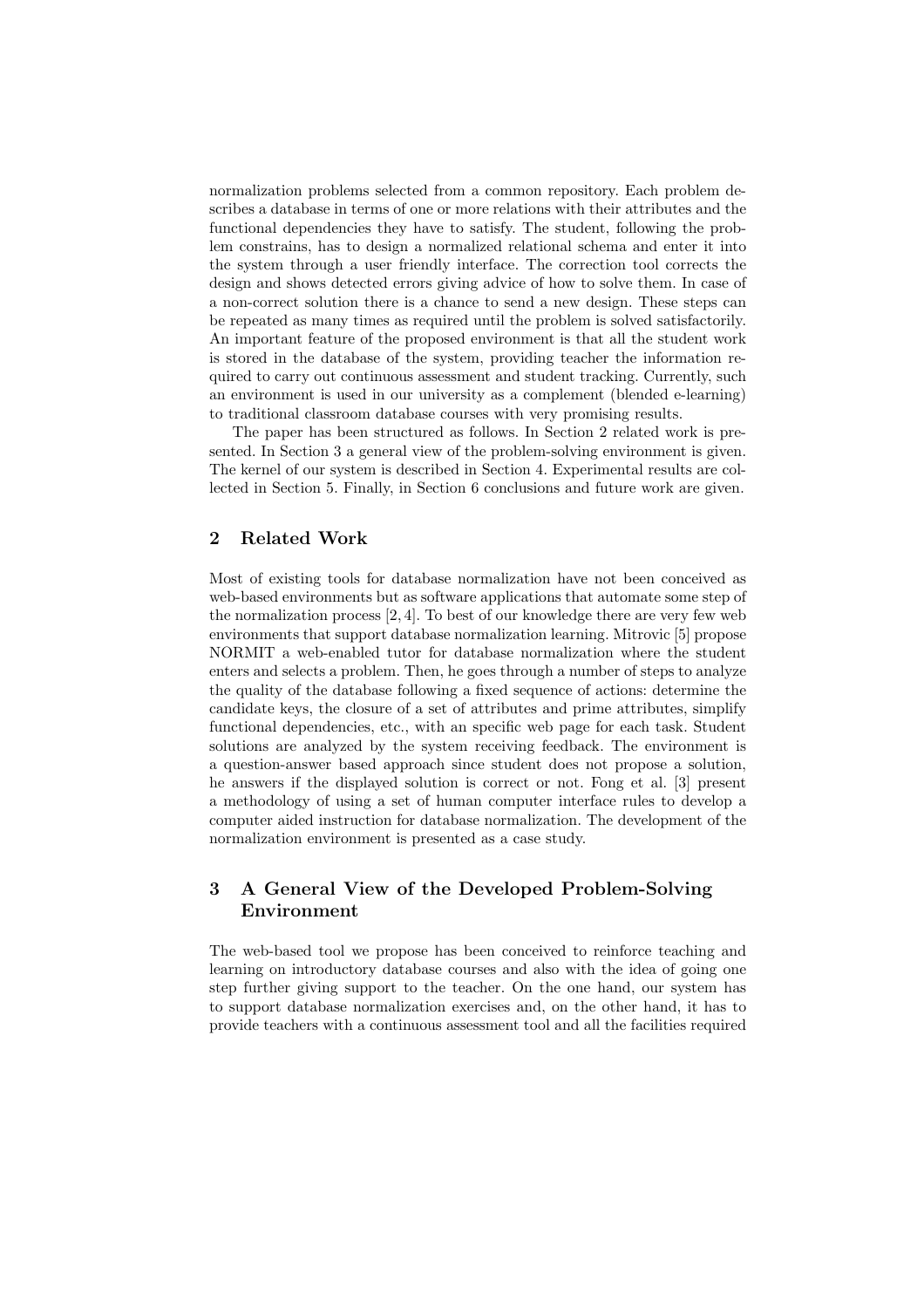to track student work. To reach our objective we develop ACME an e-learning system that supports different kind of exercises typical of technical degrees, such as mathematical, programming, etc. [1, 6, 8–10].

The main components of ACME are described below. A repository maintains the problems entered by teachers into the system. A work-book generation module automatically generates personalized work-books for each student by using problems of the repository. Problems can be added to the work-book at any time. A correction module specifically designed for each kind of problem. When the student enters into the system he selects a problem from the work-book and enters a solution. The correction module corrects on-line student solutions giving feed-back about the errors. In case of erroneous solutions the student has the change to enter a new one. All solutions entered by the students are stored in the database of the system. A continuous assessment module collects from this database quantitative data about student work such as number of errors, types of errors, time taken to complete the problem, etc. The students' progress through their personal exercise book provides the basis for the continuous assessment of their skills and gives valuable information about their difficulties. A set of tools, such as forum, chat, mailing, etc. provides a communication channel between the teacher of a group and all the students that compose it. This channel can be used by the teacher as a virtual tutoring system.

The correction module is the kernel of the e-learning environment. The integration of a new type of problems requires the development of its specific correction module and also the set of interfaces required to enter a solution of the problem into the system.

# 4 The Correction Module

In this section, we present the module developed to support and automatically correct database normalization problems. To describe how the correction module proceeds we have to consider: (i) how is a normalization database exercise; (ii) how the student solution is entered in the system, and (iii) how correction and feedback are carried out.

#### 4.1 Normalization database exercises

The basis of normalization theory is the normal forms. Normal forms represent a sequence of steps that leads to a database structure that is well designed. First normal form (1NF) ensures that no relation within the database contains any repeating groups. In second normal form (2NF), database relations are examined in order to identify whether any non-key attributes are partially dependent upon the keys of the relations. When one is found it is decomposed. Finally, relations of the database are examined to identify whether any non key attributes are transitively dependent upon the keys of the relations. When one is found a decomposition process is carried out to remove these attributes from their relations and re-group them. Although there are five normal forms the goal of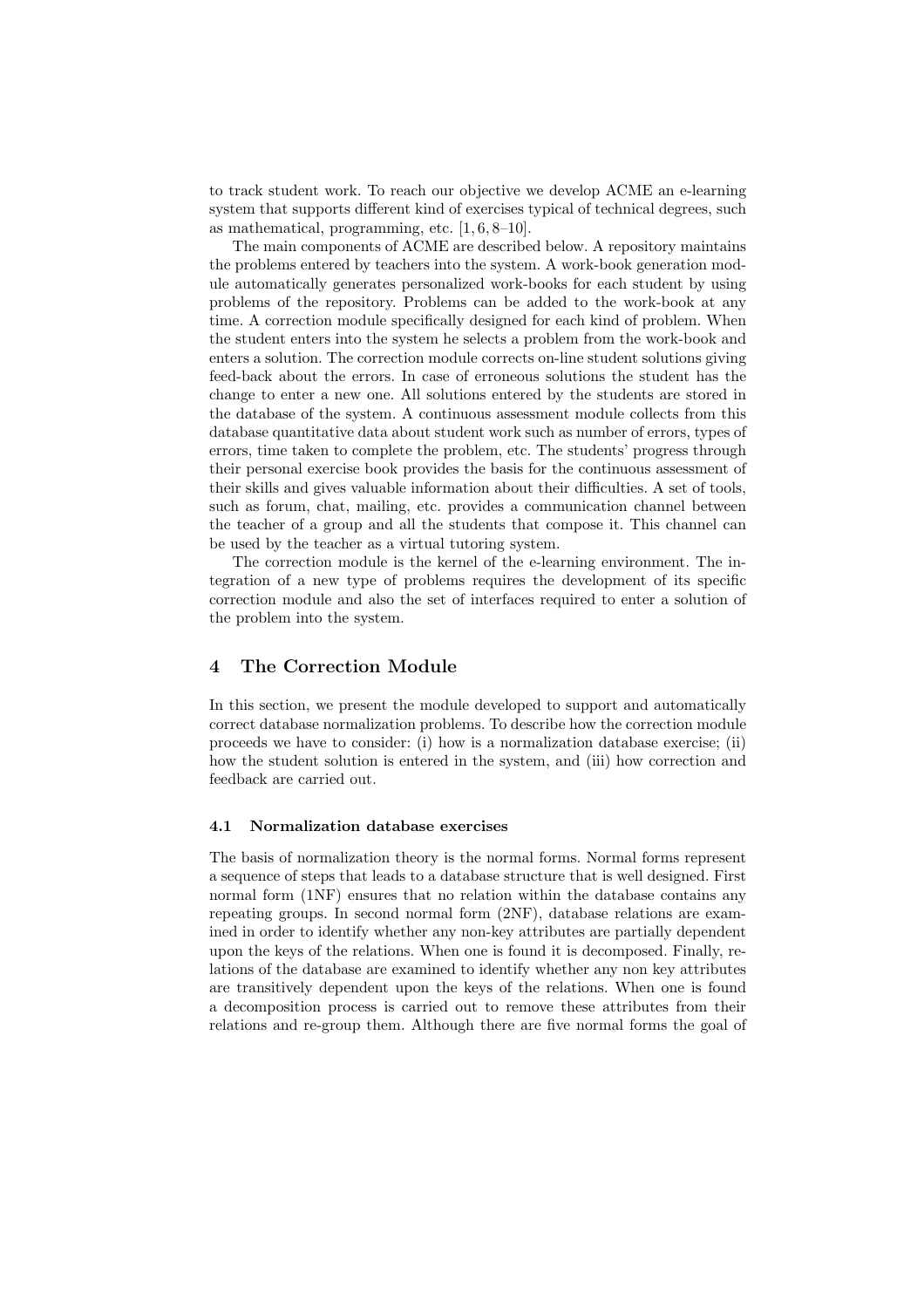the majority of our exercises is to have all the tables in the third normal form (3NF) or the Boyce-Codd normal form (BCNF). The first two normal forms are intermediate steps to achieve the 3NF or BCNF. The concept of functional dependencies is the basis for these normal forms. It has to be remarked that our system supports normalization until anyone of the five normal forms.

Taking into account all these considerations, a normalization exercise consists in a problem descriptor composed of two main elements: a set of attributes represented in the database and a set of functional dependencies that these attributes have to satisfy (see Figure 1(a)).



Fig. 1. Student Interface. (a)Problem descriptor. (b)Graphical representation of the student solution. (c)Relation dialog. (d)Correct button. (e)Index to all entered student solutions.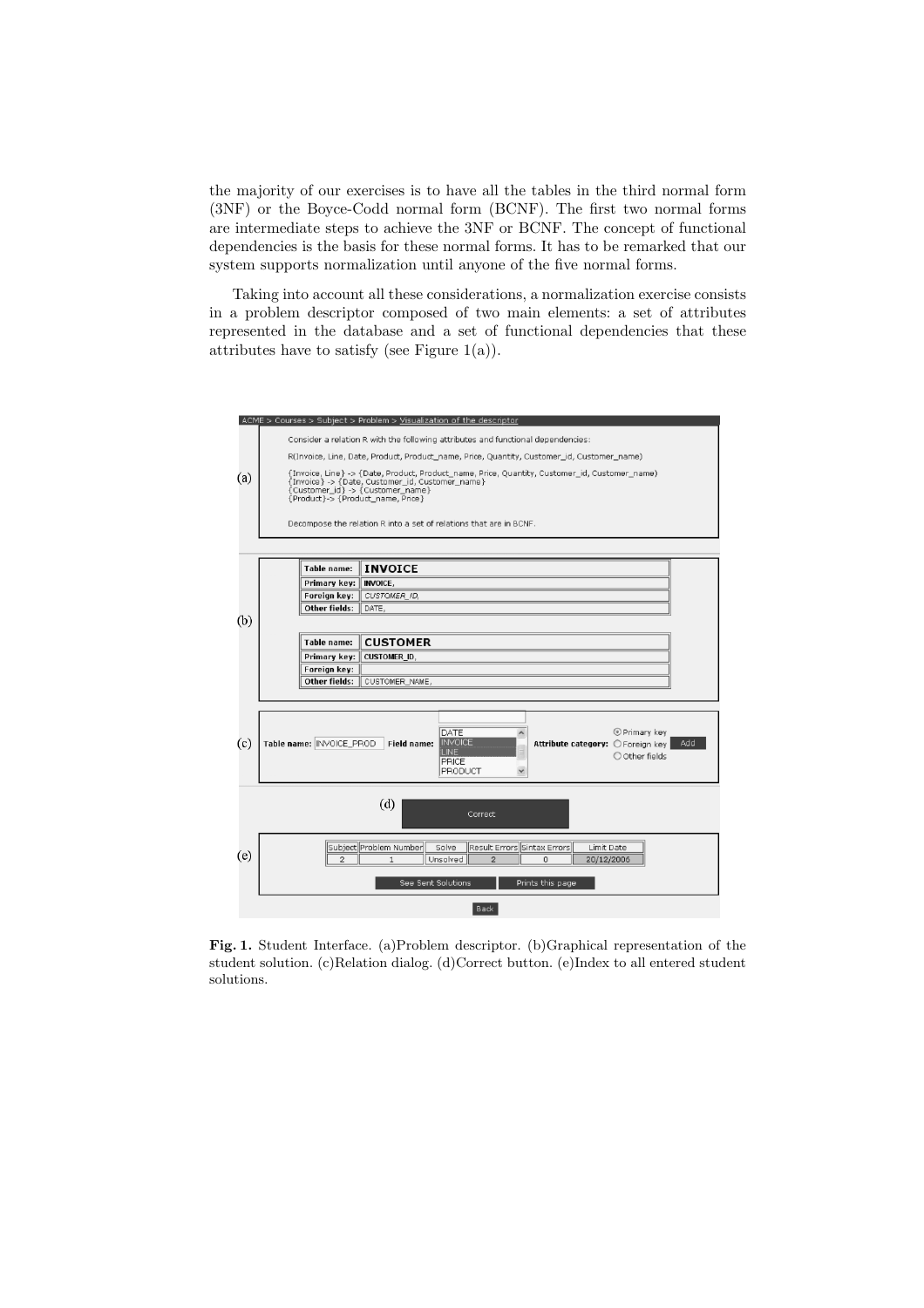#### 4.2 Student Solution

Solving a database normalization problem consists in grouping attributes into relation schemas that are in a normal form. A solution of a normalization problem can be represented as a set of relations that group the attributes of the database satisfying the imposed functional dependencies. Therefore, to enter the solution into the system we have defined a friendly interface that allows entering tables and all the required information. This interface is similar to the one we propose in [7] for solving relational database problems. The main parts of the interface are presented in Figure  $1(c)$ . From left to right we can distinguish three items. The first item is a text box where the name of the relation has to be entered. The second item is a list with all the attributes presented in the problem descriptor. For each relation entered in the system the student selects from this list the set of attributes that define it. The third item is a list of attribute categories. Each time an attribute is selected we have to determine if it is a primary key, a foreign key or a normal attribute.

In order to facilitate student interaction, the system also provides a graphical representation of the different relations that have been entered (see Figure 1(b)). Modifications on the entered solution can be done by selecting the item to be modified on this graphical representation.

Once the solution has been entered, to obtain the correction the student has to press the correct button (see Figure 1(d)). All solutions are stored in the database of the system. These solutions can be consulted by the student selecting one of them from the tabular representation displayed on the screen (see Figure  $1(e)$ ).

#### 4.3 Correction and Feedback

The correction strategy is based on a comparison strategy which compares the student's solution with the possible correct solutions entered by the teacher and stored in the repository jointly with the normalization problem descriptor. To describe this process first of all, we have to consider how solutions are represented in the system. Even though, in most of the cases, the solution of a normalization problem is unique, the system is able to maintain several solutions.

The correct solutions are entered by the teacher and each one consists of a set of relations with the corresponding attributes including primary key, foreign keys and other attributes. Each solution has assigned an identifier. For each solution relation the name of the relation and the three groups of attributes that compose it are recorded. An example of this representation is given below.

```
Solution_identifier
<TABLE NAME>,<PRIMARY KEY>,<FOREIGN KEYS>,<ATTRIBUTES>
<TABLE NAME>,<PRIMARY KEY>,<FOREIGN KEYS>,<ATTRIBUTES>
...
```
The solutions entered by the student are stored in the database of the system and represented in the same manner as the correct solution.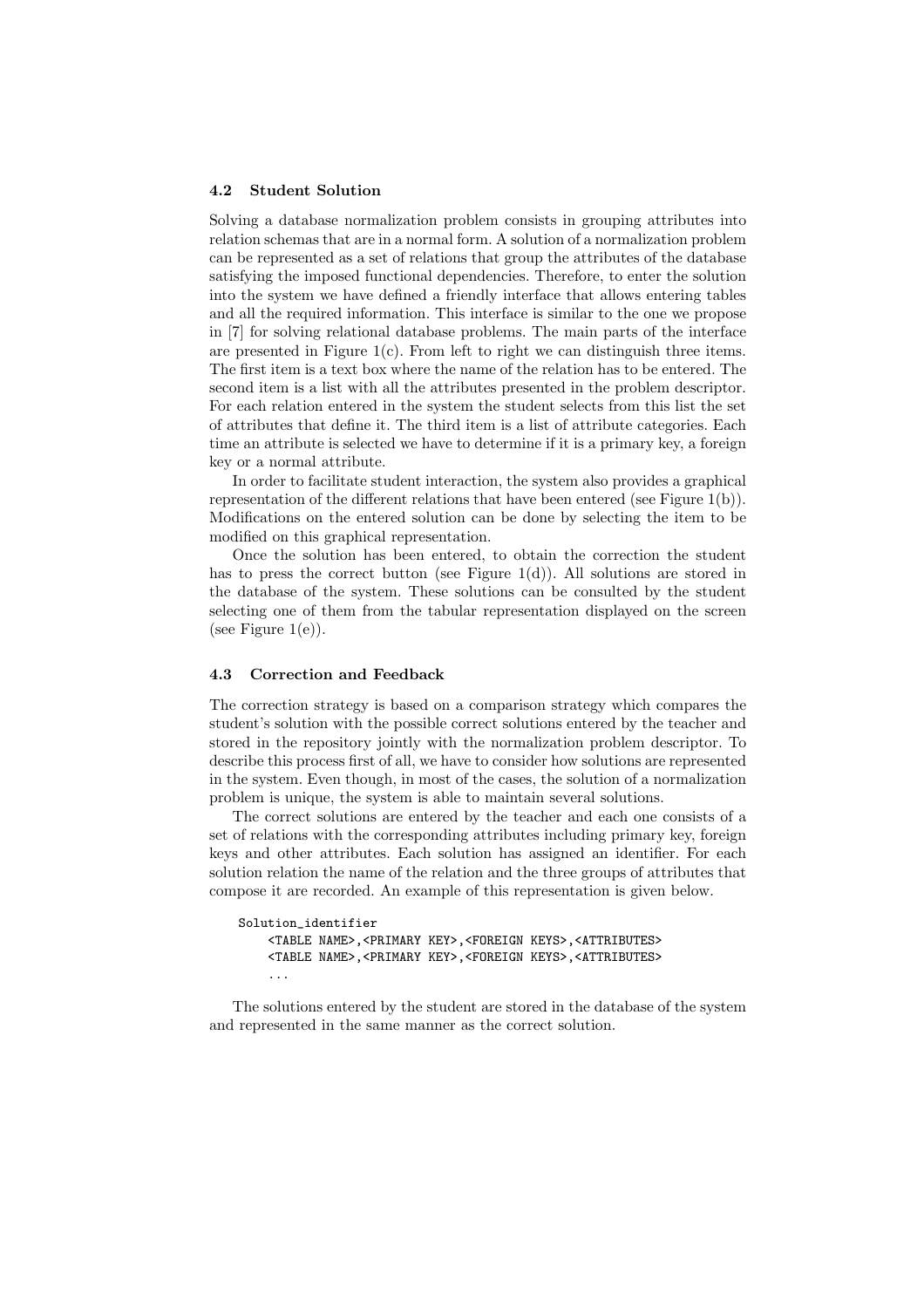#### 4.4 The Correction Strategy

The correction process is a four step based comparison strategy that ends when a complete coincidence between a correct solution and the student's one is found. The comparison process stops when an error is detected and according to the step and the kind of error a feedback message is sent to the student. The message gives some hints of how the error can be corrected. Possible examples of error message are: "More tables are required", "You have to reduce the number of tables", "The table X is not correct", etc. When the student enters a solution into the system he has not any restriction on the name of the tables, therefore to carry out the correction process only the name of the attributes and its category (primary key, foreign key or others) are taken into account. The four phases of the correction strategy can be defined as follows:

- Compare number of tables. On a first step, the process compares if the number of tables entered by the student is equal to the number of tables of one of the correct solutions stored in the repository. In case that more than one solution coincidence exists all of them have to be evaluated. When a coincidence is found the second phase of the process starts, otherwise an error message appears on the screen.
- Compare primary keys. We compare the primary keys of the student's tables with the solution selected in the previous phase. If there is one solution with the same primary keys we start the next phase processing this solution. If there is an error in this phase, the process is applied to another of the solutions previously selected. In case that none of the solutions matches, the corresponding error message appears on the screen.
- Compare foreign keys. As in the previous case, an once each table has been identified by means of its primary key, the process looks for the coincidence between all the foreign keys. If there is not, a message appears, and otherwise we apply the last phase.
- Compare other attributes. Finally, the attributes classified as others are compared proceeding as in the previous phases.

When all the phases succeed the student's solution is considered correct. Note that the matching process required to perform all the comparison is quite complex because there are a lot of possible combinations of the attributes and also, the order in which the tables are entered. Moreover, the process always has to maintain all the correct solution candidates to be matched with the student solution.

# 5 Experimental Results

Currently, the system is being used in an experimental group of an introductory database course with 62 students. In lecture sessions theoretical concepts of database normalization and some example exercises are given. After the two first sessions a personalized work-book with three exercises has been assigned to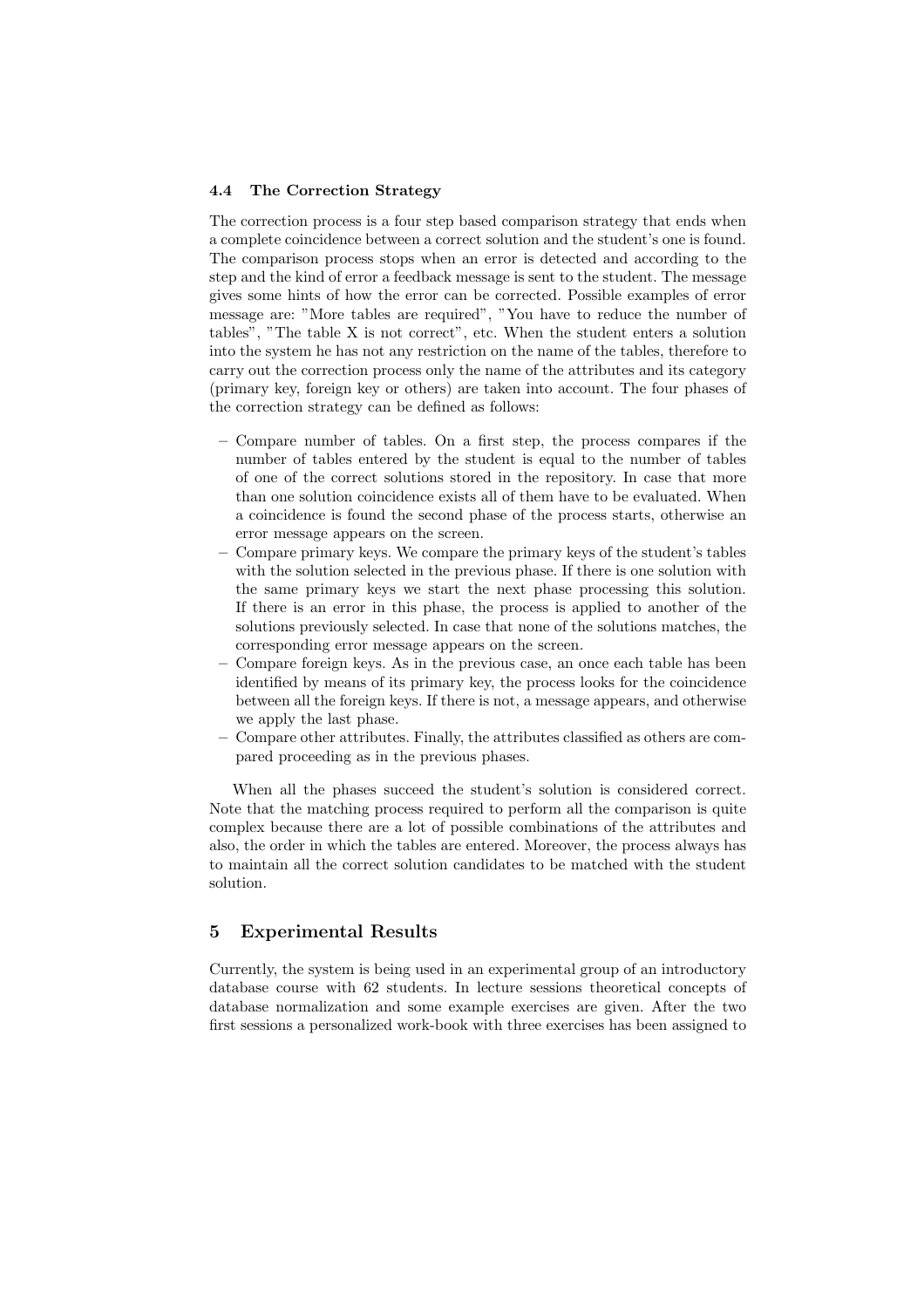each student. Exercises are not compulsory but we strongly propose student to solve them to reinforce theoretical concepts. Only 9 students do not solve the exercises. Therefore the degree of participation has been of 86%.

Statistics of the obtained results are collected in Table 1. We show for each exercise the number of solutions the student has to sent until the correct one is obtained. Although the first exercise was the easiest one, students require more times to solve it. This was an expected result since student were not familiar with the system. However, more than a half of the students solve the exercise in two or less times. Although the second and third exercises were more difficult than the first one, the obtained results were better since student were familiar with the environment.

| Exercise   One |    | Two | Between 3   more than Unsolved                 |  |
|----------------|----|-----|------------------------------------------------|--|
|                |    |     | solution solutions and 5 solutions 5 solutions |  |
|                | 24 |     |                                                |  |
|                | 97 |     |                                                |  |
|                | 28 |     |                                                |  |

Table 1. Statistics from an experimental group.

During the different sessions students were asked to comment on the problems they faced while using the system. The responses were very positive. The students feel motivated to solve the proposed problems. The possibility to correct a problem in real time encourages them to work until a correct solution is found. The students' impressions have also been positive since to access the system they only need an internet connection and a browser.

From the teacher's first impressions, we can remark that the environment is easy to use. More importantly, it provides gains with respect to the classical teaching methodology in the sense that it offers a system for the continuous assessment of the student's progress, makes personalized attention to the student easier and assesses the degree of participation of the students.

# 6 Conclusions and Future Work

In this paper we have presented a web-based environment for teaching database normalization in introductory database courses. The proposed system corrects on-line database normalization problems that have been automatically assigned to students. The system also maintains all the information required to carry out continuous assessment and student tracking. The system is being used in our university with very promising results.

Our future work will be centered on the definition of new modules to support the correction of relational algebra exercises. Our goal is to integrate in a unique e-learning environment the modules required to correct normalization problems,